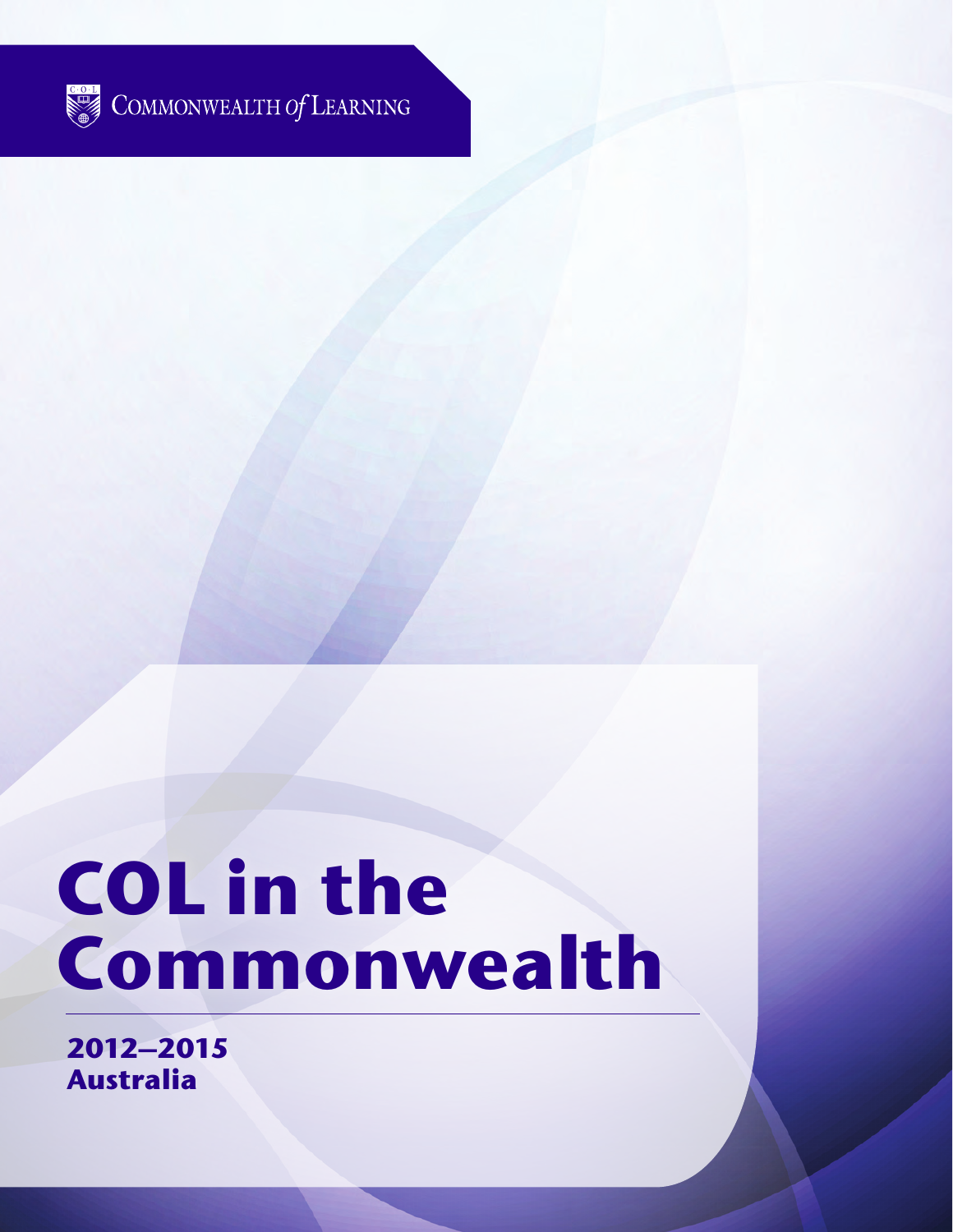# **Acknowledgements**

All COL Education Specialists and their Programme Assistants as well as CEMCA colleagues have contributed to the development of the country reports which make up the volume *COL in the Commonwealth: 2012-2015 Country Reports.* This country report is an excerpt from the volume. The following people are thanked in particular for their role in the design and publication of these reports.

Alena Kovar, Receptionist/Secretary

Alex Hennig, Consultant

Alicia Swinamer, Stakeholder Relations Manager

Denise Tremblay, Design/Production Coordinator

Georgina Montgomery, Consultant

#### Compilation and Coordination

Alexis Carr, Project Assistant

#### Direction and Editing

Professor Asha S. Kanwar, President and Chief Executive Officer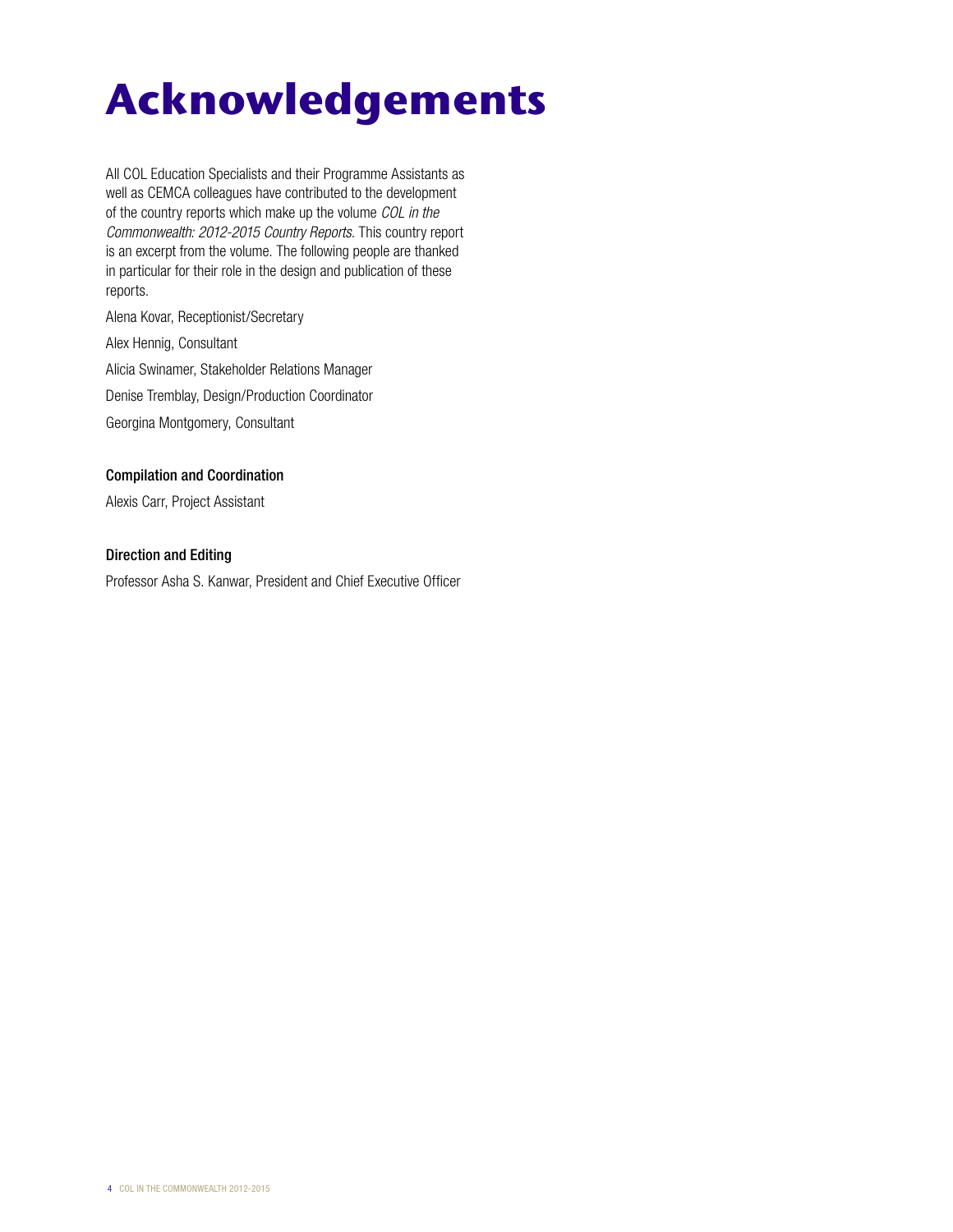## **Foreword**

*COL in the Commonwealth: 2012-2015 Country Reports* summarises COL's activities over the last three years (2012-2015) and captures what we have achieved in each Member State and across the Commonwealth.

This volume is the result of a collaborative process that began in 2011 with extensive partner consultations. Following these consultations, a *Country Action Plan* was developed to guide COL's work in each country. The reports contained in this volume describe the implementation of these plans and highlight COL's achievements during this three year plan.

The reports cover all Member States of the Commonwealth, showing not only what COL has done in developing countries but also how its work aligns with the international development priorities of Australia, Canada, New Zealand and the United Kingdom. The reports are grouped under four regions: Africa and the Mediterranean, Asia, the Caribbean and the Pacific. Each regional section contains a brief regional report as well as the reports for each country within that region. The Pan-Commonwealth section describes COL's Initiatives, under the two sectors: 'Education' and 'Livelihoods and Health'. The reports for this triennium categorise COL activities according to our five core strategies: partnerships, capacity, materials, models and policy, in order to better present how our work contributes to outcomes. 'COL in Action' highlights real life examples to illustrate how COL's work impacts on people, groups and institutions in developing countries.

Most of the initiatives that COL pursued during this triennium are showing demonstrable results in expanding and improving opportunities for education and training, building healthier communities, helping rural communities achieve greater prosperity, and contributing to skills development. As the external Impact Evaluation report states: 'COL has had a major impact on individuals including farmers…faculty members, institutional leaders in formal and non-formal learning, selected policy makers and educational administrators'(S. Murgatroyd with J. Tully, 2015). The external Outcome Evaluation concludes that 'all the Initiatives moved successfully forward, on time and within budget' (N. Kemp and G. Farrell, 2015). Both evaluations confirm that COL is highly respected and well regarded in the field.

The production of *COL in the Commonwealth: 2012-2015 Country Reports* was made possible through collective effort and collaboration. Partners on the ground have diligently provided updates to COL. COL staff have tracked and assessed results obtained from partners through a thorough monitoring and evaluation process. COL's advanced knowledge management systems have enabled us to capture information from numerous sources and synthesise this into the reports that make up this volume. I must particularly commend Alexis Carr for her diligent work in filtering the masses of raw data and converting them into a coherent and meaningful narrative.

gonghamar

Professor Asha S. Kanwar President and Chief Executive Officer Commonwealth of Learning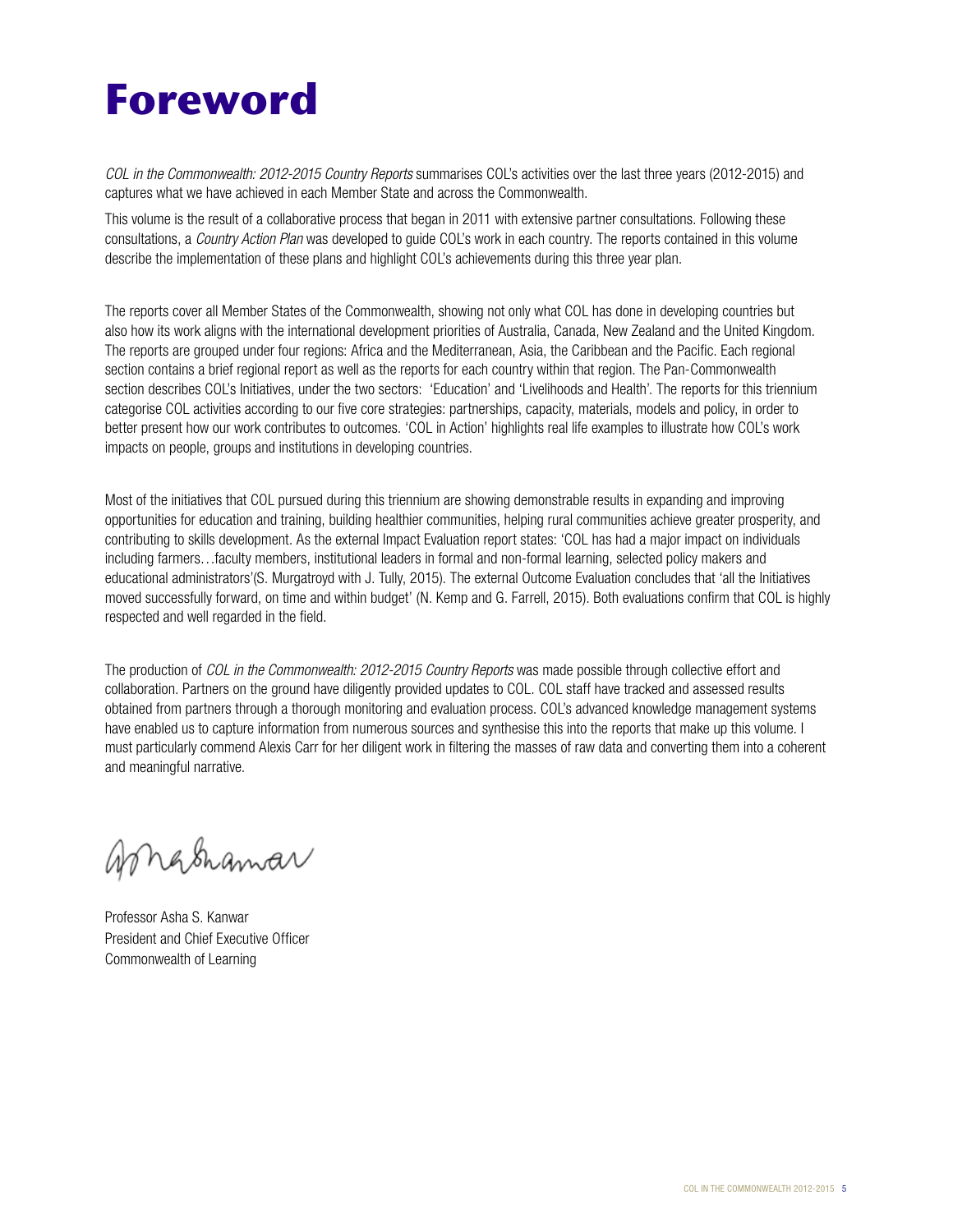

### **CONTEXT**

Australia re-joined COL as a major funding partner in 2011. The country was a regular contributor and a major donor to COL until 2004. The Australian government provides resources and financial support to projects around the globe through the Australia's aid programme, which is part of the Department of Foreign Affairs and Trade. As a major donor, Australia has a seat on COL's Bord of Governors.

### ∰

#### DEVELOPMENT PRIORITIES

- ▶ A regional focus on the Pacific
- ▶ Provide basic education to increase literacy and improve post-secondary education and training to support jobs
- ► Increase access to essential health interventions to: improve maternal and child health; combat HIV/AIDs, tuberculosis and malaria; and reduce and prevent non-communicable diseases
- ► Improve political, economic and social opportunities for Pacific women



#### OUTCOMES ACHIEVED BY COL IN PRIORITY **REGION**

- ▶ Support provided for the Outer Islands Delivery Strategy in Kiribati
- ▶ A technical and vocational education and training (TVET) Flexible and Open Learning Unit established in Papua New Guinea
- ► COL Vocational Literacy open educational resources (OER) in use in 25 Rural Training Centres in Solomon Islands
- ► Draft open and distance learning (ODL) plan and 12 draft ODL course units completed for five schools at Solomon Islands National University
- ▶ Ongoing support provided for open schooling in Tonga
- ► Vanuatu Open School established and twinning is underway
- ► Lifelong Learning for Farmers programme introduced in Papua New Guinea



#### COL'S WORK RELATED TO MDG TARGETS

#### MDG Targets Addressed by COL

- $\blacktriangleright$  Make available the benefits of new technologies, especially for information and communications
- ▶ Promote gender equality and empower women
- ► Eradicate extreme poverty and hunger
- ► Address the special needs of small island developing states

#### COL's Work on the MDG Targets

- ► Policy development, training and materials provision in OER, ICTs, ODL and eLearning are underway
- ► The Lifelong Learning for Farmers model aims to empower women and improve the livelihoods and food security of participants
- ▶ Flexible and ODL approaches are seeking to address issues of accessibility that affect small island nations in terms of education



#### QUICK FACTS

#### COL Board

► As a major donor, Australia has a seat on COL's Board of Governors

#### COL Focal Point:

► Ms. Bethany Wellings, Policy Officer, UN & Commonwealth Section, International Organisations Branch, Department of Foreign Affairs and Trade

#### Notable Mention:

► Professor James Taylor, Emeritus Professor, Office of the Vice-Chancellor, University of Southern Queensland (USQ), won an Excellence in Distance Education Award (EDEA)

#### Areas of COL's Work in Australia:

- ► Technical and Vocational Skills Development (TVSD)
- ► Healthy Communities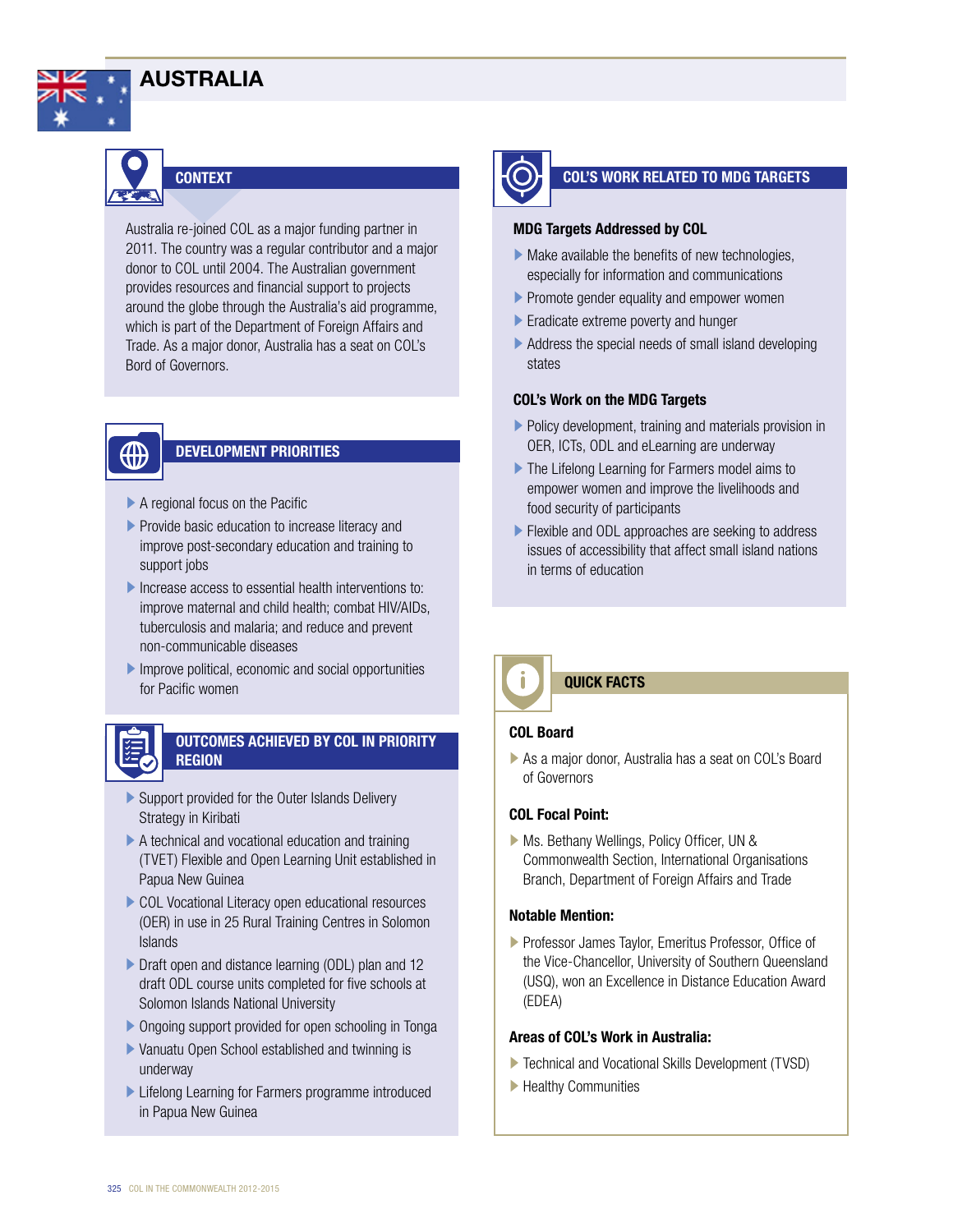#### **AUSTRALIA**

### **HIGHLIGHTS**

COL has identified five core strategies to achieve outcomes and impact: partnerships, capacity, materials, models and policy.In practice, most COL activities incorporate more than one of these strategies and, in some cases, all five. However, for ease of reference, activities have been classified in only one of the five categories.

#### PARTNERSHIPS

COL partners with government agencies, public institutions, civil society and other organisations to improve and extend teaching and learning services to people in the developing Commonwealth.

- ► Department of Foreign Affairs and Trade Australia
- ▶ Central Gippsland Institute of Technical and Further Education (Gipps TAFE)
- ► TAFE New South Wales
- ► Audience Dialogue
- ► PACFOLD regional centre

#### **CAPACITY**

Capacity development pervades all COL activities and COL focuses primarily on human resource development.

► Community Learning Programme (CLP) Developer's **Certificate** 

#### MATERIALS

Materials refer to learning and teaching resources including course materials, toolkits and frameworks. Materials are produced through collaboration with partners, or by partners themselves with COL support.

▶ Community Radio Continuous Improvement Toolkit (CR-CIT)

#### **OTHER**

- ► Speeches and presentations
- ► Contributions to COL publications
- ► Australian experts engaged as professional resources



#### LOOKING FORWARD: 2015–2021

In the lead-up to the 2014 Regional Focal Points Meeting, COL's Focal Point for Australia was asked to identify the country's top priorities and what COL can do to further support the national agenda of Australia. The following areas were identified:

- ► Pacific Regional Focus
- ► Provision of basic education to increase literacy; and improvement of post-secondary education and training to support jobs
- ► Increasing of access to essential health interventions in order to: improve maternal and child health; combat HIV/ AIDs, tuberculosis and malaria; and reduce or prevent noncommunicable diseases
- ▶ Improvement of political, economic and social opportunities for Pacific women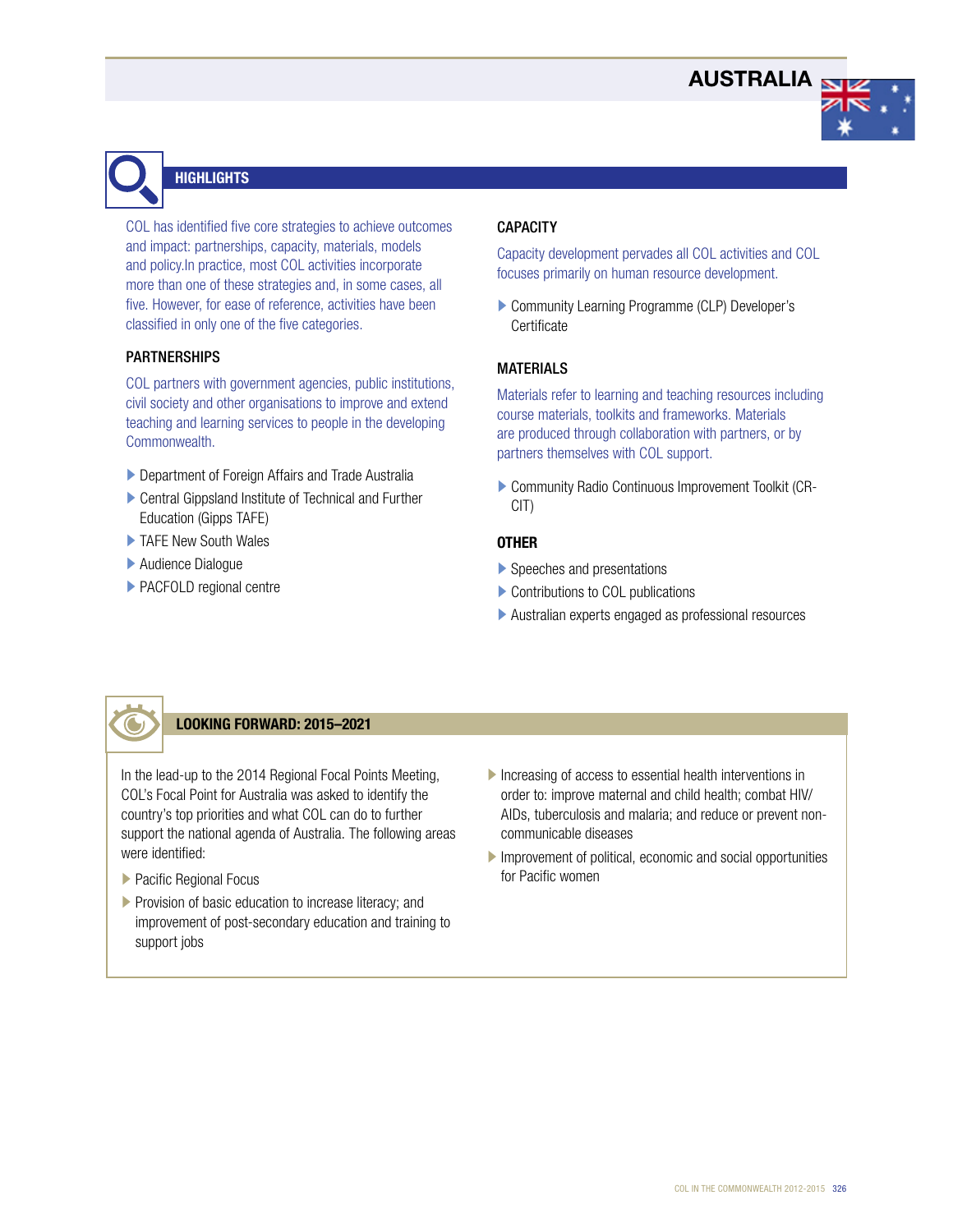#### **PARTNERSHIPS**

#### The World Bank

In June 2013, COL met with Mr Stephen Close, the World Bank Human Development Specialist for the Pacific, to learn more about each organisation's activities and to discuss areas for collaboration.

#### Central Gippsland Institute of Technical and Further Education (Gipps TAFE): TVET Partnership

In October 2012, COL contracted Gipps TAFE of Australia to provide consultancy services to the TVET Division of the Department of Education, Papua New Guinea, to develop a strategic plan and organisational structure for the new TVET Flexible and Open Learning (FOL) Branch. A workshop on FOL in TVET was attended by more than 50 stakeholders and included presentations from five institutions on their plans for flexible TVET programmes.

Gipps TAFE also co-facilitated the Pacific TVET ODFL Forum in Tonga in March 2013, which was attended by 26 participants from government ministries, NGOs, Faith Based Organisations (FBOs) and TVET institutions in seven Pacific countries, as well as representatives from AusAID and NZAID. AusAID was represented by Ms Michelle Rochas, Senior Policy Officer, who made a presentation titled "Support for Pacific Tertiary Education in the Australian Aid Programme." In October 2013, Gipps TAFE provided three consultants to facilitate ODFL planning and materials development workshops for the FOL Unit of the TVET Wing, Department of Education in Papua New Guinea. The workshops were attended by 25 teachers and managers from four institutions in Port Moresby, including Limana Vocational Centre, Koki Vocational Centre, Port Moresby Technical College and Caritas Technical Secondary School.

#### TAFE NSW – Sydney Institute

COL met with Laurie Price and Jane Anderson of TAFE New South Wales to advance the plans for an application to the Australian Leadership Awards. If successful, this would provide funding for 13 Principals from COL INVEST Africa partner institutions to participate in a one-week study tour to the TAFE Institute in Sydney. COL, together with TAFE NSW – Sydney Institute, also submitted a bid to the Australian Awards Fellowships programme facilitated by the Department of Foreign Affairs and Trade.

#### PACFOLD Regional Centre

COL and the University of the South Pacific (USP) agreed to establish a regional centre to strengthen the use of ODL in formal, non-formal and informal learning particularly in skills development, health and agriculture. The aim is to add value

to the development process in the region. The Centre is based at the Regional Centre for Continuing & Community Education (RCCCE) at USP in Suva. However, the Pacific Regional Centre for ODL is designed to meet the needs of the whole region and makes extensive use of technology to reduce distance between stakeholders. The launch of PACFOLD took place at the Pacific Focal Points meeting in Samoa in September 2014 and included the introduction of the PACFOLD learn online community. Professor Robyn McGuiggan, Pro Vice Chancellor, James Cook University (JCU) is a member of the PACFOLD Advisory Board.

#### PARTNERSHIPS: MEETINGS AND CONFERENCES

#### Pacific Centre for Flexible and Open Learning for Development (PACFOLD) Consultation Meeting

COL facilitated a consultation meeting for 16 Pacific stakeholders to discuss the establishment of the Pacific Regional Centre for ODL for Development, held in Vanuatu from 18 to 20 June 2013. Participants came from Tonga, Samoa, Tuvalu, Vanuatu, New Zealand, pan-Pacific organisations, NGOs and the host institution, University of the South Pacific (USP). Attending the forum on behalf of Australia was Ms Vika Luti, Programme Manager for Education, Disability and Gender in the Tonga Office.

#### MATERIALS

#### Community Radio Continuous Improvement Toolkit (CR-CIT)

To encourage good practices in community radio, the Commonwealth Educational Media Centre for Asia (CEMCA) is collaboratively developing a continuous improvement toolkit for good community radio practices with community radio practitioners. On 13 May 2013, CEMCA supported a Validation Workshop on the Community Radio Continuous Improvement Toolkit, organised by the UNESCO Chair on Community Media, University of Hyderabad. Eight community radio experts from India, Bangladesh and Australia, and five community radio practitioners in India, working in an expert peer-group meeting, arrived at a broad consensus on non-negotiable principles such as participation, community ownership and management, gender equity, and representation of marginalised groups. They also identified actionable indicators to ensure good community radio practices in the region.

Mr John Goslino of Audience Dialogue in Adelaide attended the meeting as an international expert.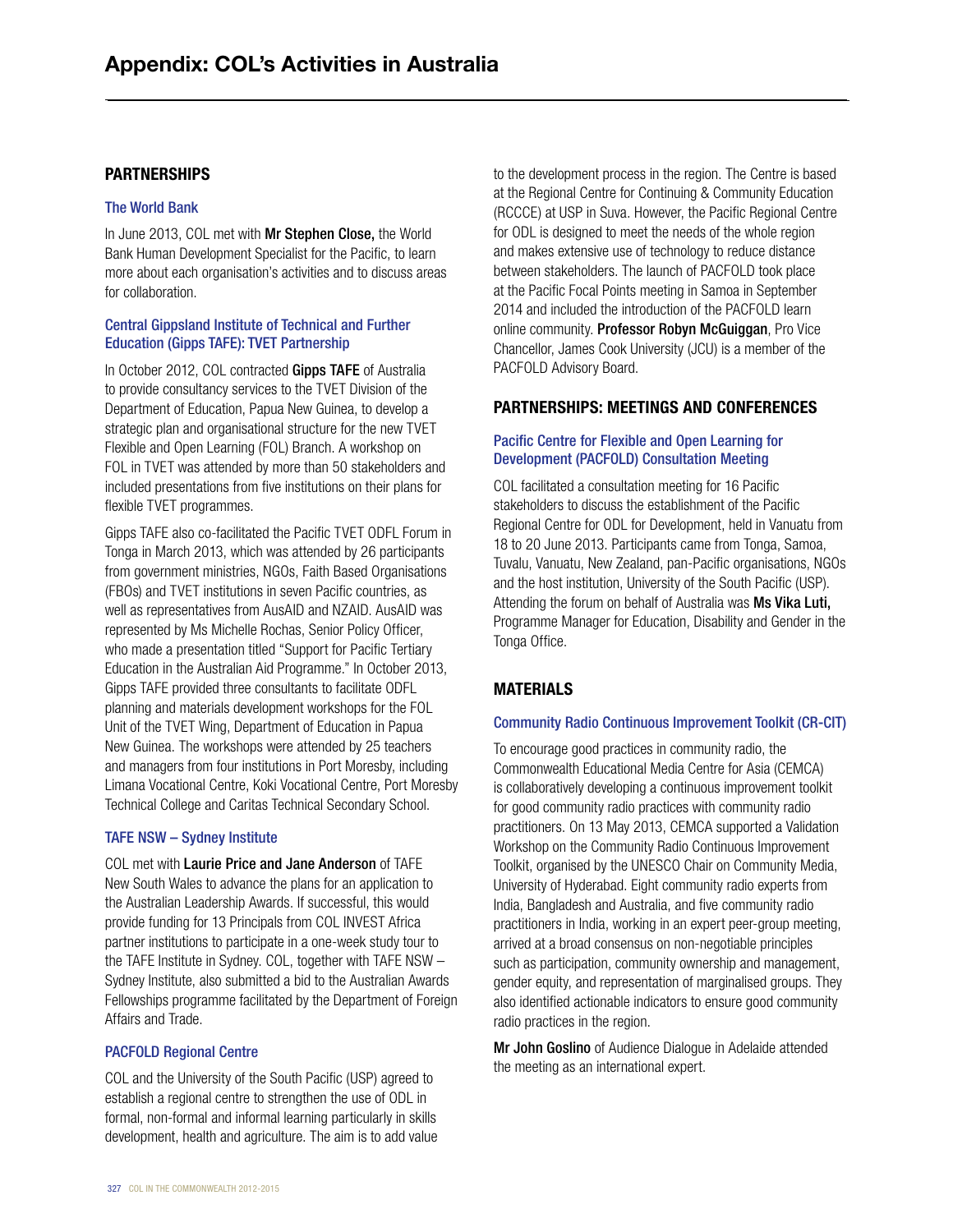#### **CAPACITY**

#### Community Learning Programme (CLP) Developer's **Certificate**

Two regional distance training and mentoring courses have been developed and delivered through a partnership between COL and its Healthy Communities partners in the Commonwealth, including the Caribbean Institute of Media and Communication (CARIMAC) and the Media and Training Centre for Health.

Two editions of the 5-week "Communication for Development (C4D): Why. How. Now." e-course were run in 2013/2014. In February to March 2014, **one participant** (a woman) was registered for the training.

In the 10-week Research for Planning e-course run in April to June 2014, one participant (a woman) from Australia was engaged in the training and mentoring course, resulting in comprehensive plans for CLPs based on formative research.

#### **OTHER**

#### Speeches and Presentations

Professor Asha Kanwar, the President and CEO of COL, gave a speech titled "Connecting Australia and the Asia Pacific: Promoting Learning for Development" at the **University of** Southern Queensland (USQ), Toowoomba, Australia on 13 May 2013. USQ organised a one-and-a-half-day event for COL and its partners in the region.

Professor Kanwar also gave a presentation titled "Promoting Learning for Development in the Pacific" for representatives of the Pacific Division of the Department of Foreign Affairs and Trade on 30 March 2015 in Canberra.

#### Contributions to COL Publications

Professor Colin Robert Latchem is the Regional Associate Editor-Pacific for COL's *Journal of Learning for Development (JL4D)*. Prof Latchem also co-edited the book *Women and Leadership in Open and Distance Learning and Development,*  published by COL.

Professor Denise Bradley contributed a chapter titled "Grasping the Opportunities: Women Leaders in Higher Education" to the book *Women and Leadership in Open and Distance Learning and Development*, published by COL.

#### Australian Experts Engaged as Professional Resources

COL consultant Mr Michael Coghlan from Federation Training in Australia facilitated a consultancy in May 2014 to support the design of a new Pacific TVET teacher training programme to be available as OER.

Mr Bradley Beach, Mr Clint Smith and Mr Doug Mullen from Australia were engaged to support Papua New Guinea's Department of Education, TVET Division, to develop strategic plans for the Flexible and Open Learning (FOL) Branch. Mr Coghlan was also engaged to support the Centre for Vocational and Continuing Education (CVCE) at the University of the South Pacific to develop a Certificate IV in Training, Assessment and Evaluation.

Dr Jerry Watkins of the University of Western Sydney is a consultant for COL's Healthy Communities work in the Pacific region. He is working on an initiative to build capacities for participatory communication in support of development and programming in Isabel Province and other areas in Solomon Islands. Dr Watkins conducted a workshop for senior policy-makers and community leaders in Isabel Province on communication for development strategies, 24 September 2012.

.